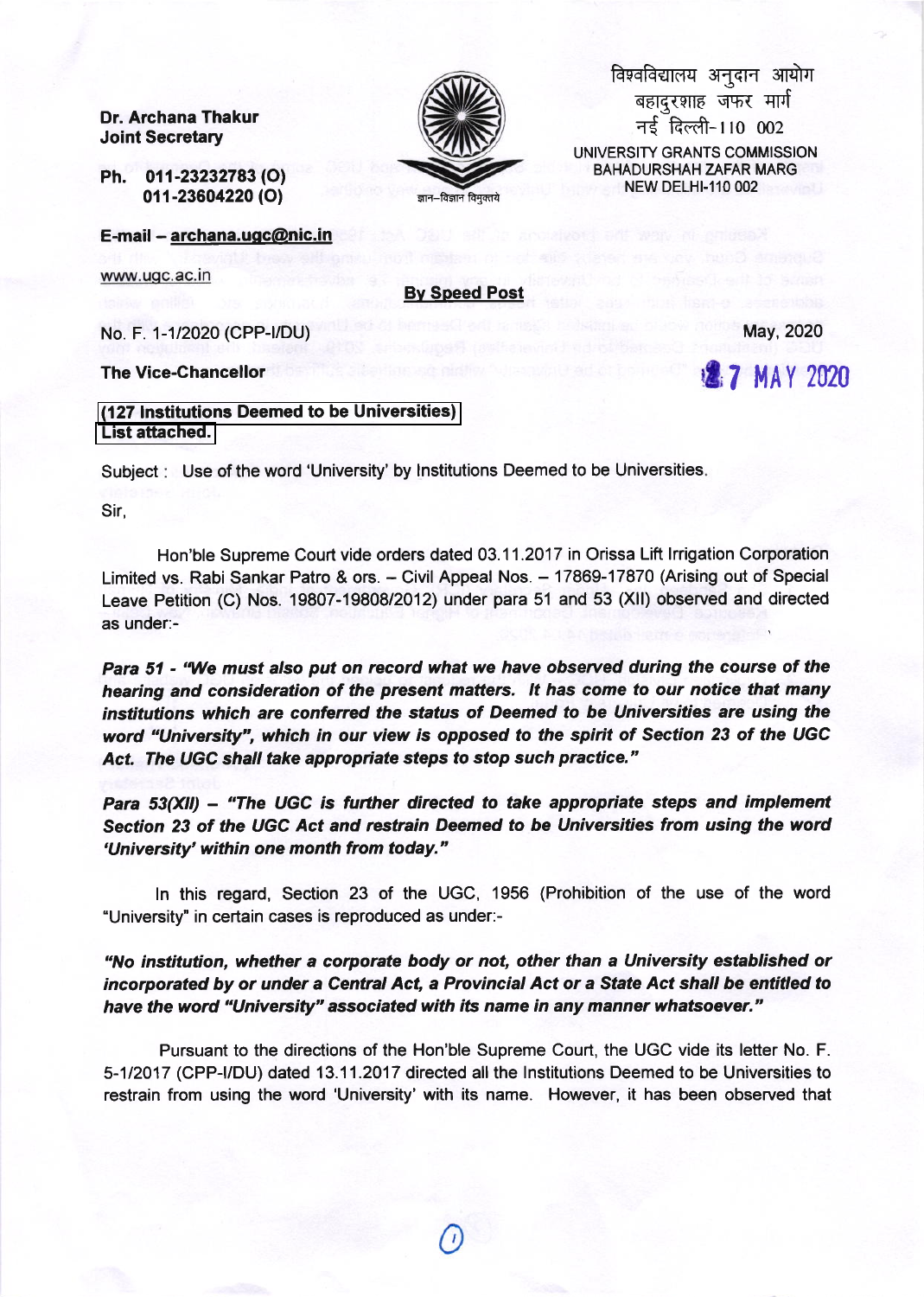inspite of the directions from Hon'ble Supreme Court and UGC, some of the Deemed to be Universities are still using the word 'University' in one way or other.

Keeping in view the provisions of the UGC Act, 1956 and directions from Hon'ble Supreme Court, you are hereby directed to restrain from using the word 'University' with the name of the Deemed to be University in any manner i.e. advertisements, website, website addresses, e-mail addresses, letter heads, communications, hoardings, etc. failing which necessary action would be initiated against the Deemed to be University in accordance with the UGC (Institutions Deemed to be Universities) Regulations, 2019. Instead, the Institution may mention the word "Deemed to be University" within parenthesis suffixed thereto.

Yours faithfully.

(Archana Thakur) **Joint Secretary** 

Copy to:

- 1. Shri Sandeep Jain, Under Secretary (ICR), Government of India, Ministry of Human Resource Development, Department of Higher Education, Shastri Bhawan, New Delhi -Reference e-mail dated 14.04.2020.
- 2 Publication Division, UGC With the request to upload the letter on UGC website and Deemed to be University Portal.

opposite and no small an intuitional construction in providing out

useriesG anomaked addite because " 109 M 37 beauto UCII-17 C 1-48

(Archana Thakur) **Joint Secretary**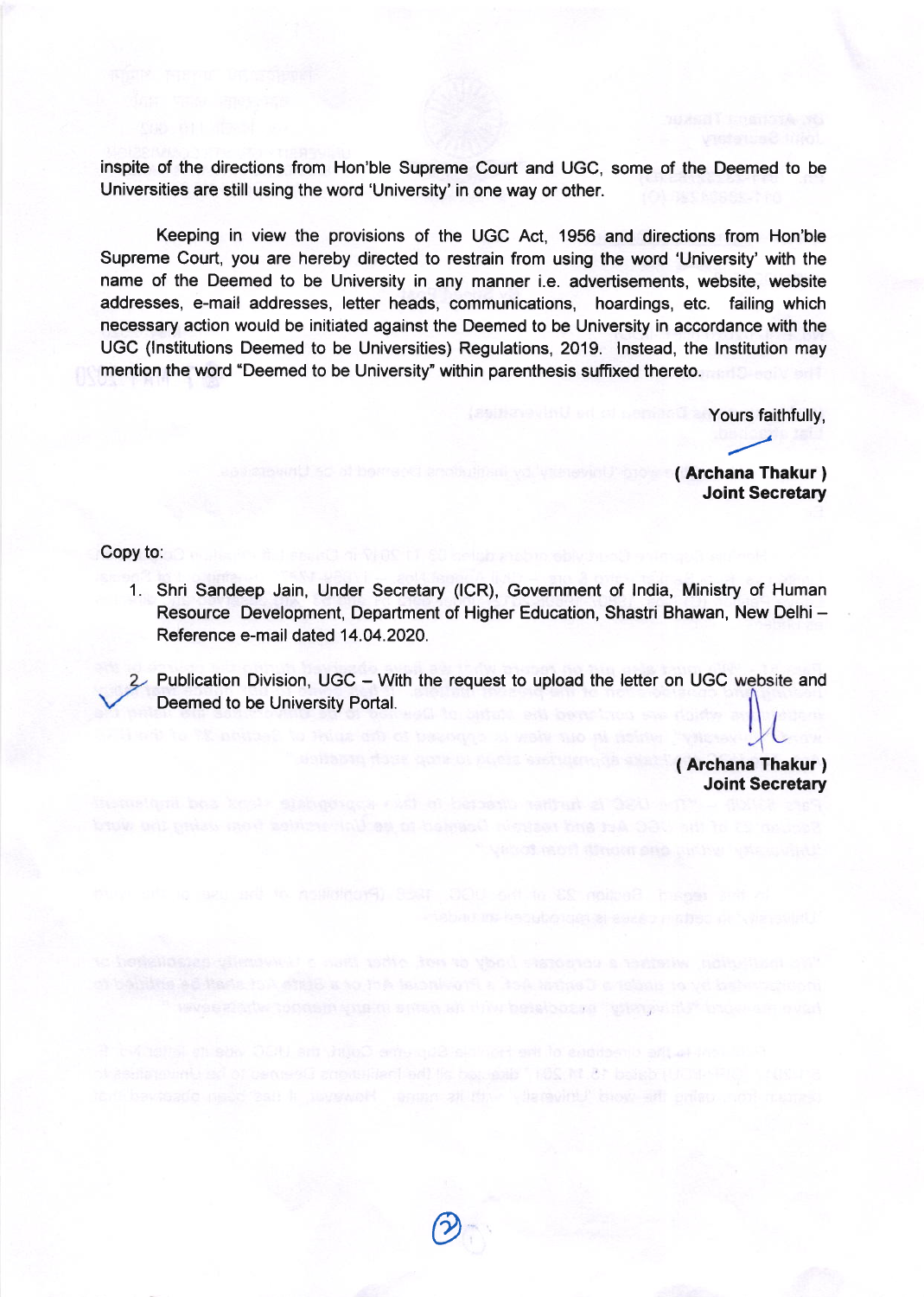## **UNIVERSITY GRANTS COMMISSION**

**List of Institutions of higher education which have been declared as Deemed to be Universities under Section 3 of the UGC Act, 1956.**

| S.No. | <b>Deemed to be University</b>                                                                                                      | Date of                |
|-------|-------------------------------------------------------------------------------------------------------------------------------------|------------------------|
|       |                                                                                                                                     | <b>Notification as</b> |
|       |                                                                                                                                     | Deemed to be           |
|       |                                                                                                                                     | <b>University</b>      |
|       | <b>ANDHRA PRADESH</b>                                                                                                               |                        |
| 1.    | Gandhi Institute of Technology and Management (GITAM), Gandhi Nagar<br>Campus, Rushikonda, Visakhapatman - 530 045, Andhra Pradesh. | 13.08.2007             |
| 2.    | Koneru Lakshmaiah Education Foundation, Greenfields, Kunchanapalli Post,<br>Vaddeswaram, Guntur District-522002, Andhra Pradesh.    | 20.02.2009             |
| 3.    | Rashtriya Sanskrit Vidyapeeth, Tirupati-517 507, Chittoor District, Andhra<br>Pradesh.                                              | 16.11.1987             |
| 4.    | Sri Sathya Sai Institute of Higher Learning, Prasanthinilayam, Anantapur-515<br>134, Andhra Pradesh.                                | 10.11.1981             |
| 5.    | Vignan's Foundation for Science, Technology and Research, Vadlamudi,<br>Guntur District - 522213,, Andhra Pradesh.                  | 19.12.2008             |
|       | <b>ARUNACHAL PRADESH</b>                                                                                                            |                        |
| 6.    | North Eastern Regional Institute of Science & Technology, Nirjuli, Itanagar-<br>791109, Arunachal Pradesh.                          | 31.05.2005             |
|       | <b>ASSAM</b>                                                                                                                        |                        |
| 7.    | Central Institute of Technology (CIT), Balagaon, BTAD, Kokrajhar, Assam.                                                            | 13.12.2018             |
|       | <b>BIHAR</b>                                                                                                                        |                        |
| 8.    | Nava Nalanda Mahavihara, Nalanda - 803 111, Bihar.                                                                                  | 13.11.2006             |
|       | <b>CHANDIGARH</b>                                                                                                                   |                        |
| 9.    | Punjab Engineering College, Sector - 12, Chandigarh-160 012.                                                                        | 16.10.2003             |
|       | DELHI                                                                                                                               |                        |
| 10.   | Indian Agricultural Research Institute, Pusa Institute, Pusa, New Delhi-110 22.08.1958<br>012.                                      |                        |
| 11.   | Indian Institute of Foreign Trade, B-21, Qutub Institutional Area, New Delhi-<br>110 016.                                           | 20.05.2002             |
| 12.   | Indian Law Institute, Bhagwandas Road, New Delhi-110 001.                                                                           | 29.10.2004             |
| 13.   | Institute of Liver and Biliary Sciences (ILBS), D 1, Vasant Kunj, New Delhi -<br>110 070.                                           | 10.07.2009             |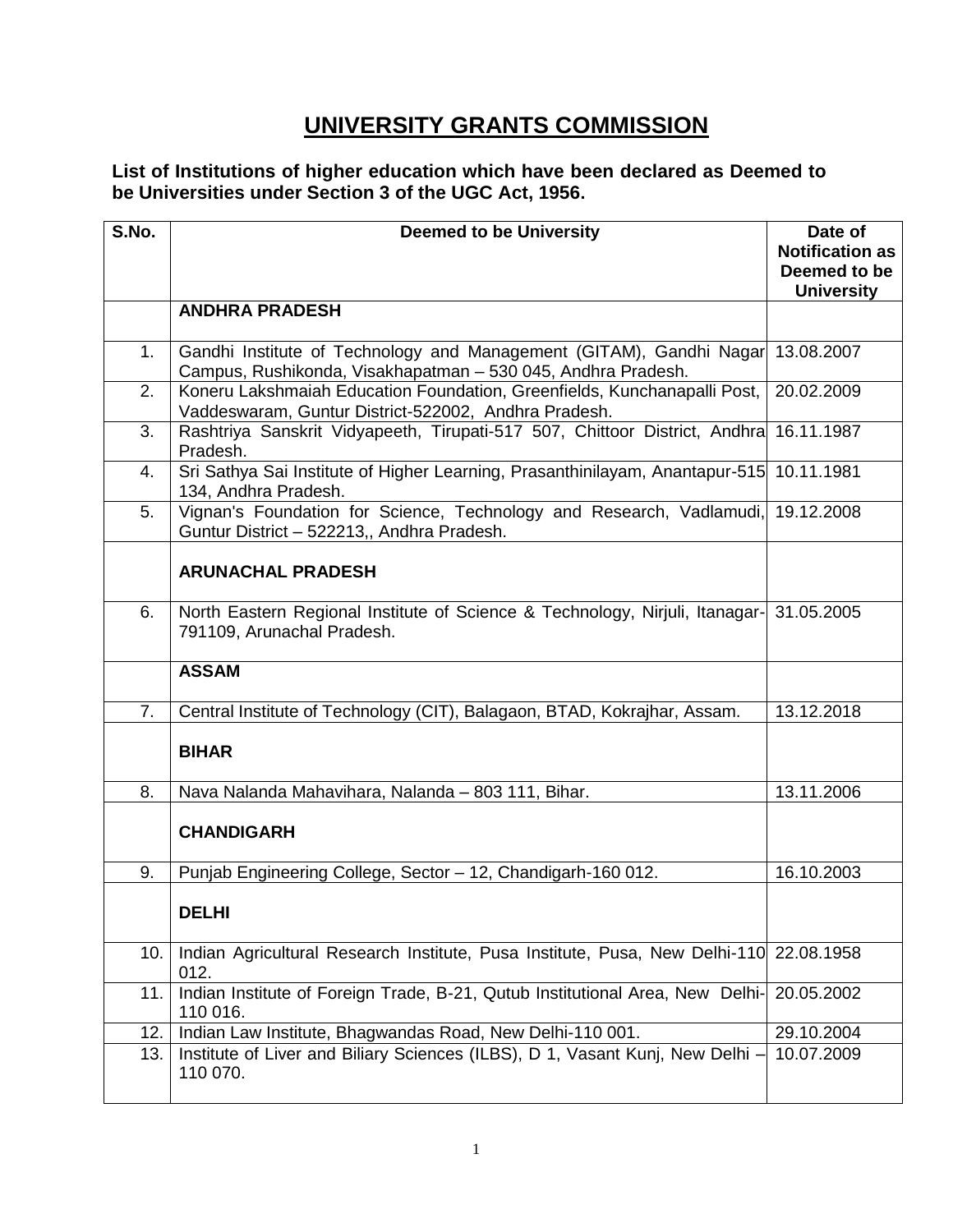| 14.  | Jamia Hamdard, Hamdard Nagar, New Delhi-110 062.                                                                                                                               | 10.05.1989 |
|------|--------------------------------------------------------------------------------------------------------------------------------------------------------------------------------|------------|
| 15.  | National Museum Institute of History of Art, Conservation and Musicology, 28.04.1989<br>National Museum, Janpath, New Delhi-110 011.                                           |            |
| 16.  | National University of Educational Planning & Administration, 17 - B, Sri 11.08.2006<br>Aurbindo Marg, New Delhi 110 016.                                                      |            |
| 17.  | Rashtriya Sanskrit Sansthana, 56, 57, Institutional Area, Janakpuri, New 07.05.2002<br>Delhi-110 058.                                                                          |            |
| 18.  | Shri Lal Bahadur Shastri Rashtriya Sanskrit Vidyapith, Qutub Institutional 16.11.1987<br>Area, New Delhi-110 016.                                                              |            |
| 19.  | TERI School of Advanced Studies, 10, Institutional Area, Vasant Kunj, New 05.10.1999<br>Delhi - 110 070.                                                                       |            |
|      | <b>GUJRAT</b>                                                                                                                                                                  |            |
| 20.  | Gujarat Vidyapith, PO Navjivan, Ashram Road, Ahmedabad-380 014, 16.07.1963<br>Gujarat.                                                                                         |            |
| 21.  | National Rail and Transportation Institute (NRTI), NAIR Campus, Lalbaug, 26.07.2018<br>Vadodara, Gujarat.                                                                      |            |
| 22.  | Sumandeep Vidyapeeth, Village - Piparia, Taluka Vaghodia, District -<br>Vadodara, Gujarat.                                                                                     | 17.01.2007 |
|      | <b>HARYANA</b>                                                                                                                                                                 |            |
| 23.1 | Lingaya's Vidyapeeth, Nachauli, Old Faridabad - Jasana Road, Faridabad -<br>121 002, Haryana.                                                                                  | 05.01.2009 |
| 24.  | Maharishi Markandeshwar, Mullana, Ambala, Haryana.                                                                                                                             | 12.06.2007 |
| 25.  | Manav Rachna International Institute of Research & Studies, Surajkund 21.10.2008<br>Road, Faridabad, Haryana.                                                                  |            |
| 26.  | National Brain Research Centre, S.C.O, 5, 6, 7, Sector 15 (2), NH 8, 20.05.2002<br>Gurgaon, Haryana-122 050.                                                                   |            |
| 27.  | National Dairy Research Institute, Karnal-132 001, Haryana.                                                                                                                    | 28.03.1989 |
| 28.  | National Institute of Food Technology, Entrepreneurship & Management 08.05.2012<br>(NIFTEM), Plot No 97, Sector 56, HSIIDC Industrial Estate, Kundli,<br>Dt. Sonepat, Haryana. |            |
|      | <b>JAMMU &amp; KASHMIR</b>                                                                                                                                                     |            |
| 29.  | Central Institute of Buddhist Studies, Choglamsar, Leh (Ladakh), Jammu &<br>Kashmir                                                                                            | 15.01.2016 |
|      | <b>JHARKHAND</b>                                                                                                                                                               |            |
| 30.  | Birla Institute of Technology, Mesra, Ranchi-835 215, Jharkhand.                                                                                                               | 28.08.1986 |
|      | <b>KARNATAKA</b>                                                                                                                                                               |            |
| 31.  | B.L.D.E., Smt. Bangaramma Sajjan Campus, Sholapur Road, Vijayapura -<br>586103, Karnataka.                                                                                     | 29.02.2008 |
| 32.  | Christ, Hosur Road, Bangalore - 560 029, Karnataka.                                                                                                                            | 22.07.2008 |
| 33.  | Indian Institute of Science, Bangalore-560 012, Karnataka.                                                                                                                     | 12.05.1958 |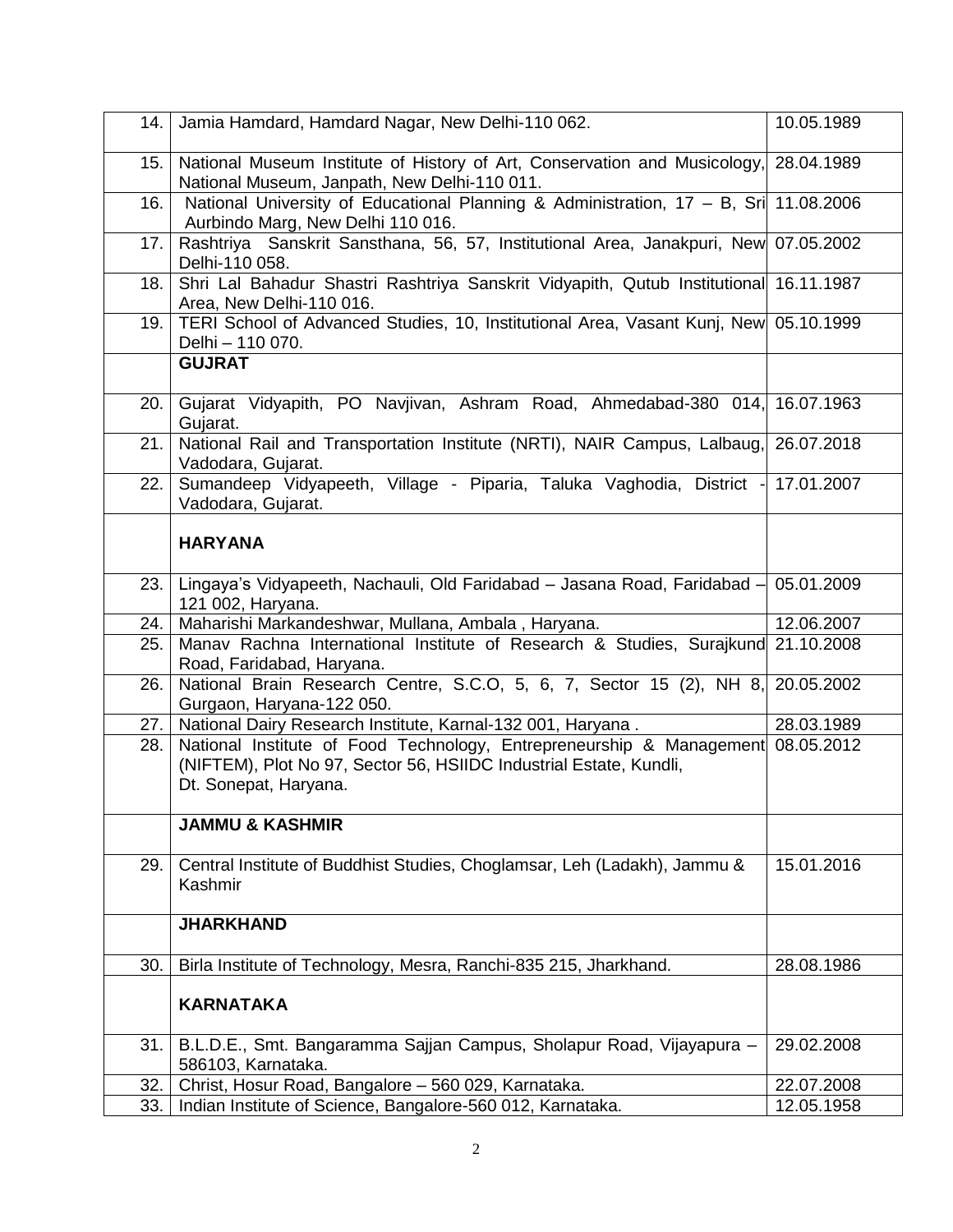| 34.1 | International Institute of Information Technology, 26/c, Opp. Infosys (Gate -<br>1), Electronic City, Hosur Road, Bangalore - 560 100, Karnataka.         | 28.02.2005 |
|------|-----------------------------------------------------------------------------------------------------------------------------------------------------------|------------|
| 35.  | JSS Academy of Higher Education & Research, Jagadguru Dr. Sri<br>Shivarathri Rajendra Circle, Ramanuja Road, Mysore - 570 004, Karnataka.                 | 28.05.2008 |
| 36.  | Jawaharlal Nehru Centre for Advanced Scientific Research, Jakkur<br>Campus, Jakkur, Bangalore-560 064, Karnataka.                                         | 17.08.2002 |
| 37.  | Jain, 91/2, Dr. A.N. Krishna Rao Road, V.V. Puram, Bangalore, Karnataka.                                                                                  | 19.12.2008 |
| 38.  | K.L.E. Academy of Higher Education and Research, J.N.Medical College<br>Campus, Belgaum (Karnataka)                                                       | 13.04.2006 |
| 39.  | Manipal Academy of Higher Education, Madhav Nagar, Udupi, , Manipal-<br>576 104, Karnataka.                                                               | 01.06.1993 |
| 40.  | NITTE, University Enclave, Medical Sciences Complex, Deralakatte,<br>Mangalore - 575018, Karnataka.                                                       | 04.06.2008 |
| 41.  | Sri Devraj Urs Academy of Higher Education and Research, B. H. Road,<br>Tamaka, Kolar - 563 101, Karnataka.                                               | 25.05.2007 |
| 42.  | Sri Siddhartha Academy of Higher Education, Tumkur District - 572 102,<br>Karnataka.                                                                      | 30.05.2008 |
| 43.  | Swami Vivekananda Yoga Anusandhana Samsthana, Eknath Bhavan, 19,<br>Gavipuram Circle, Kempegowda Nagar, Bangalore - 560 019, Karnataka.                   | 08.05.2002 |
| 44.  | Yenepoya, University Road, Deralakatte, Mangaluru - 575018, Karnataka.                                                                                    | 27.02.2008 |
|      | <b>KERALA</b>                                                                                                                                             |            |
| 45.  | Chinmaya Vishwavidyapeeth, Adi Sankara Nilayam, Veliyanad, Ernakulam -<br>692313, Kerala.                                                                 | 16.01.2017 |
| 46.  | Indian Institute of Space Science and Technology, Thiruvananthapuram,<br>Kerala.                                                                          | 03.07.2008 |
|      |                                                                                                                                                           |            |
| 47.  | Kerala Kalamandalam, Vallathol Nagar, Cheruthuruthy - 679 531, via<br>Thrissur, Kerala                                                                    | 14.03.2006 |
|      | <b>MADHYA PRADESH</b>                                                                                                                                     |            |
| 48.  | Lakshmibai National Institute of Physical Education, Shakti Nagar, Gwalior- 21.09.1995<br>474 002, M.P.                                                   |            |
|      | <b>MAHARASHTRA</b>                                                                                                                                        |            |
| 49.  | Bharati Vidyapeeth, Bharati Vidyapeeth Bhawan, Lal Bahadur Shastri Marg,<br>Pune-411 030, Maharashtra.                                                    | 26.04.1996 |
| 50.  | Central Institute of Fisheries Education, Fisheries University Road, 7                                                                                    | 27.03.1989 |
| 51.  | Bungalows, Andheri West, Mumbai-400 061, Maharashtra.<br>D.Y. Patil Educational Society, Line Bazar, Kasaba, Bavada, Kolhapur - 416<br>006, (Maharashtra) | 31.05.2005 |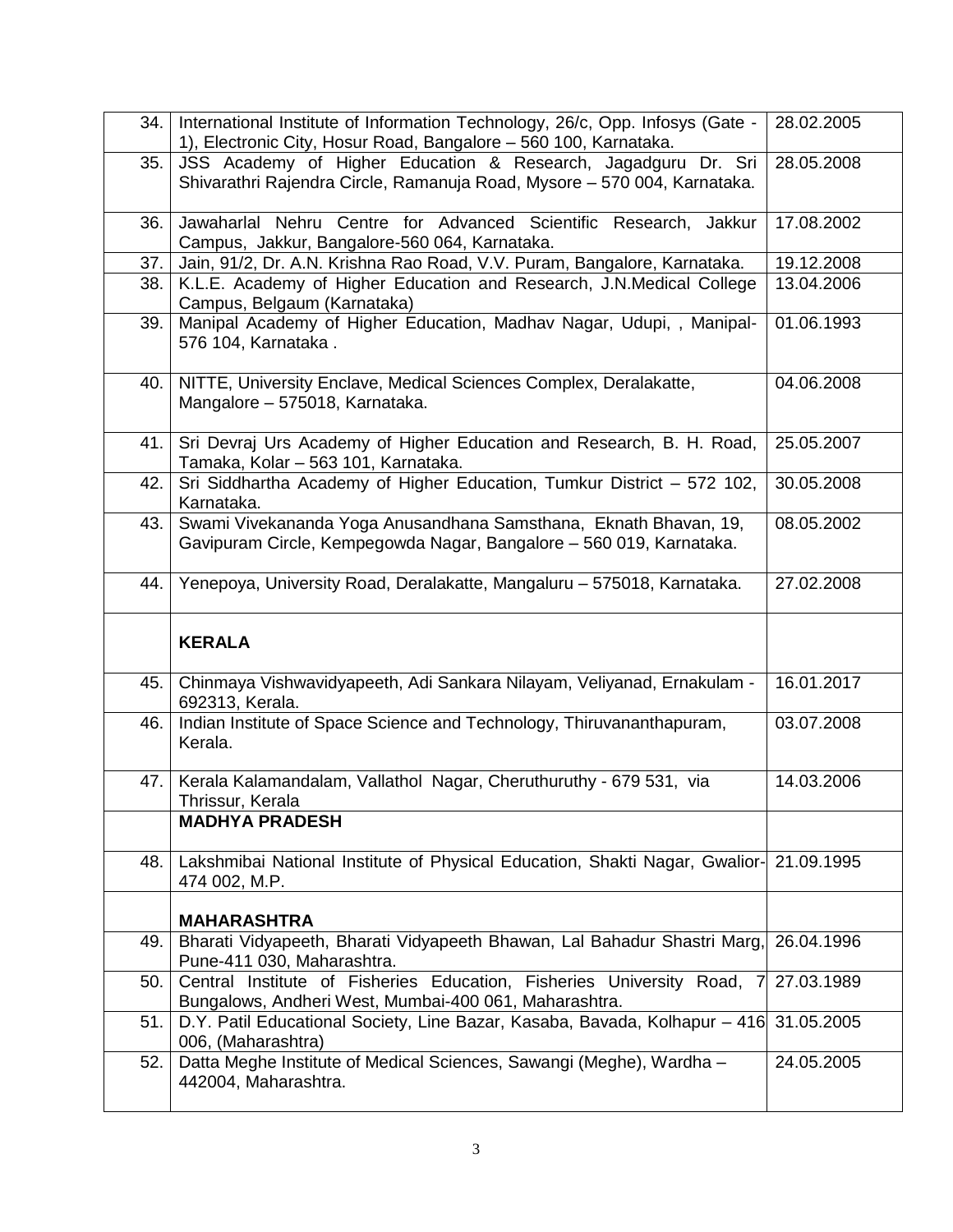| 53.  | Deccan College Postgraduate & Research Institute, Pune-411 006, 05.03.1990<br>Maharashtra.                                                                              |            |
|------|-------------------------------------------------------------------------------------------------------------------------------------------------------------------------|------------|
| 54.  | Defence Institute of Advanced Technology, Girinagar, Pune-411 025, 10.09.1999<br>Maharashtra.                                                                           |            |
| 55.  | Dr. D.Y. Patil Vidyapeeth, Sant Tukaram Nagar, Pimpri, Pune-411 018, 11.01.2003<br>Maharashtra.                                                                         |            |
| 56.  | Gokhale Institute of Politics & Economics, BMC College Road, Deccan 07.05.1993<br>Gymkhana, Pune-411 004, Maharashtra.                                                  |            |
| 57.1 | Homi Bhabha National Institute, Regd. Office: Knowledge Management 03.06.2005<br>Group, Bhabha Atomic Research Centre, Central Complex, Mumbai-400<br>085, Maharashtra. |            |
| 58.  | Indira Gandhi Institute of Development Research, General Vaidya Marg, 05.12.1995<br>Santosh Nagar, Goregaon East, Mumbai-400 065, Maharashtra.                          |            |
| 59.  | International Institute for Population Sciences, Govandi Station Road, 31.07.1985<br>Deonar, Mumbai-400 088, Maharashtra.                                               |            |
| 60.  | Institute of Chemical Technology, Nathalal Parekh Marg, Matunga, Mumbai, 12.09.2008<br>Maharashtra - 400 019.                                                           |            |
| 61.  | Krishna Institute of Medical Sciences, Malka Pur, Karad, Distt. Satara - 415 24.05.2005<br>(M.S).                                                                       |            |
| 62.  | MGM Institute of Health Sciences, MGM Campus, Sector - 1, Kamothe, Navi 30-08-2006<br>Mumbai-410 209, Maharashtra.                                                      |            |
| 63.  | Narsee Monjee Institute of Management Studies, VL Mehta Road, Vile Parle 13.01.2003<br>West, Mumbai-400 056, Maharashtra                                                |            |
| 64.  | Padmashree Dr. D.Y. Patl Vidyapeeth, Vidya Nagar, Sector 7, Nerul, Navi 20.06.2002<br>Mumbai - 400 706, Maharashtra.                                                    |            |
| 65.  | Pravara Institute of Medical Sciences, P.O.-Loni BK-413 736, Tal - Rahata,<br>District Ahmednagar, Maharashtra.                                                         | 29.09.2003 |
| 66.  | SYMBIOSIS International, Lavale, Pune-412115, Maharashtra.                                                                                                              | 06.05.2002 |
| 67.  | Tata Institute of Fundamental Research, Homi Bhabha Road, Mumbai - 400 07.05.2002<br>005, Maharashtra.                                                                  |            |
| 68.  | Tata Institute of Social Sciences, VN Purav Marg, Deonar, Mumbai-400 088, 29.04.1964<br>Maharashtra.                                                                    |            |
|      | 69. Tilak Maharashtra Vidyapeeth, Vidyapeeth Bhawan, Gultekedi, Pune-411 28.04.1987<br>037, Maharashtra.                                                                |            |
|      | <b>ORISSA</b>                                                                                                                                                           |            |
| 70.  | Kalinga Institute of Industrial Technology, AT/PO KIIT Patia, Khurda, 26.06.2002<br>Bhubaneshwar-751 024, Odisha.                                                       |            |
| 71.  | Kalinga Institute of Social Sciences, KISS Campus-3, Bhubaneswar<br>751024, Odisha.                                                                                     | 25.08.2017 |
| 72.  | Shiksha 'O' Anusandhan, J - 15, Khandagiri Square, Bhubaneswar - 751<br>030, Odisha.                                                                                    | 17.07.2007 |
|      | <b>PUNJAB</b>                                                                                                                                                           |            |
| 73.  | Sant Longowal Institute of Engineering and Technology (SLIET), Longowal, 10.04.2007<br>District Sangrur 148 106, Punjab                                                 |            |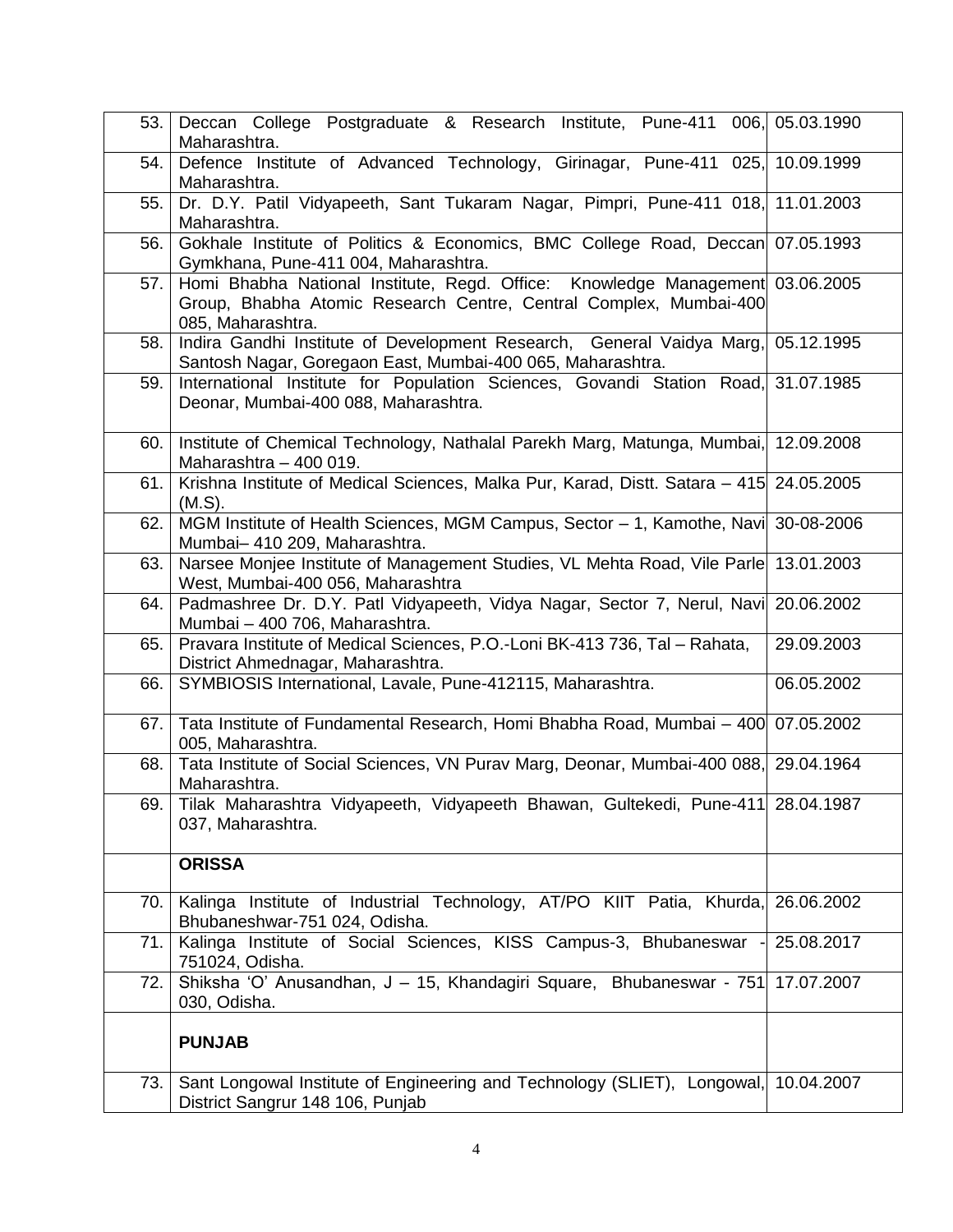| 74.1 | Thapar Institute of Engineering & Technology, Thapar Technology Campus, 30.12.1985<br>Bhadson Road, Patiala-147 004, Punjab.                      |            |
|------|---------------------------------------------------------------------------------------------------------------------------------------------------|------------|
|      | <b>PONDICHERRY</b>                                                                                                                                |            |
| 75.  | Sri Balaji Vidyapeeth, SBV Campus, NH - 45A, Pondy-Cuddalore Main 04.08.2008<br>Road, Pillaiyarkuppam, Puducherry - 607 403.                      |            |
|      | <b>RAJASTHAN</b>                                                                                                                                  |            |
| 76.  | Banasthali Vidyapith, Banasthali-304 022, Rajasthan.                                                                                              | 25.10.1983 |
| 77.1 | Birla Institute of Technology & Science, Pilani-333 031, Rajasthan.                                                                               | 27.06.1964 |
| 78.  | Institute of Advanced Studies in Education, Gandhi Vidya Mandir,<br>Sardarshahr - 331 401, Distt. Churu, Rajasthan.                               | 25.06.2002 |
| 79.  | I.I.S. (Deemed to be University), IISU Campus, Gurukul Marg, Mansarovar,<br>Jaipur - 302020, Rajasthan.                                           | 02.02.2009 |
| 80.  | Jain Vishva Bharati Institute, Post - Ladnun - 341306, Dt. Nagaur,<br>Rajasthan.                                                                  | 20.03.1991 |
| 81.  | Janardan Rai Nagar Rajasthan Vidyapeeth, Pratap Nagar, Udaipur - 12.01.1987<br>313001, Rajasthan.                                                 |            |
| 82.  | LNM Institute of Information Technology, Gram - Rupa ki Nagal, Post $-$ 03.02.2006<br>Sumel, Via Kanota, Dist. - Jaipur - 303 012 (Rajasthan).    |            |
|      | <b>TAMILNADU</b>                                                                                                                                  |            |
| 83.  | Academy of Maritime Education and Training, 135, East Coast Road, 21.08.2007<br>Kanathur - 603112, Chennai, Tamil Nadu.                           |            |
| 84.  | Amrita Vishwa Vidyapeetham, Ettimadai Post, Coimbatore-641 105, 13.01.2003<br>Tamilnadu.                                                          |            |
| 85.  | Avinashilingam Institute for Home Science & Higher Education for Women, 08.06.1988<br>Bharathi Park Road, Coimbatore-641 043, Tamilnadu.          |            |
| 86.  | Bharath Institute of Higher Education & Research, 173, Agharam Road, 04.07.2002<br>Selaiyur, Chennai-600 073, Tamilnadu.                          |            |
| 87.  | B.S. Abdur Rahman Crescent Institute of Science & Technology, Seethakathi 16.12.2008<br>Estate, GST Road, Vandalur, Chennai - 600048, Tamil Nadu. |            |
| 88.  | Chennai Mathematical Institute, Plot H1, SIPCOT IT Park, Padur Post, 15.12.2006<br>Siruseri- 603 103, Chennai (Tamilnadu)                         |            |
| 89.  | Academy of Research and Education<br>(CARE), Padur,<br>Chettinad<br>Kelambakkam, Kancheepuram District, Tamil Nadu.                               | 04.08.2008 |
| 90.  | Dr. M.G.R. Educational and Research Institute, Periyar EVR Salai (NH 4 21.01.2003<br>Highway), Maduravoyal, Chennai-600 095, Tamilnadu.           |            |
| 91.  | Gandhigram Rural Institute, Gandhigram, Dindigul -624 302, Tamilnadu.                                                                             | 03.08.1976 |
| 92.  | Hindustan Institute of Technology and Science (HITS), No. 1, Rajiv Gandhi<br>Salai (OMR), Padur (via), Kelambakkam, Chennai - 603016, Tamil Nadu. | 05.05.2008 |
| 93.  | Kalasalingam Academy of Research and Higher Education, Anand Nagar,<br>Krishnankoil, Virudhunagar - 626 190, via Srivilliputhrur, Tamilnadu.      | 20.10.2006 |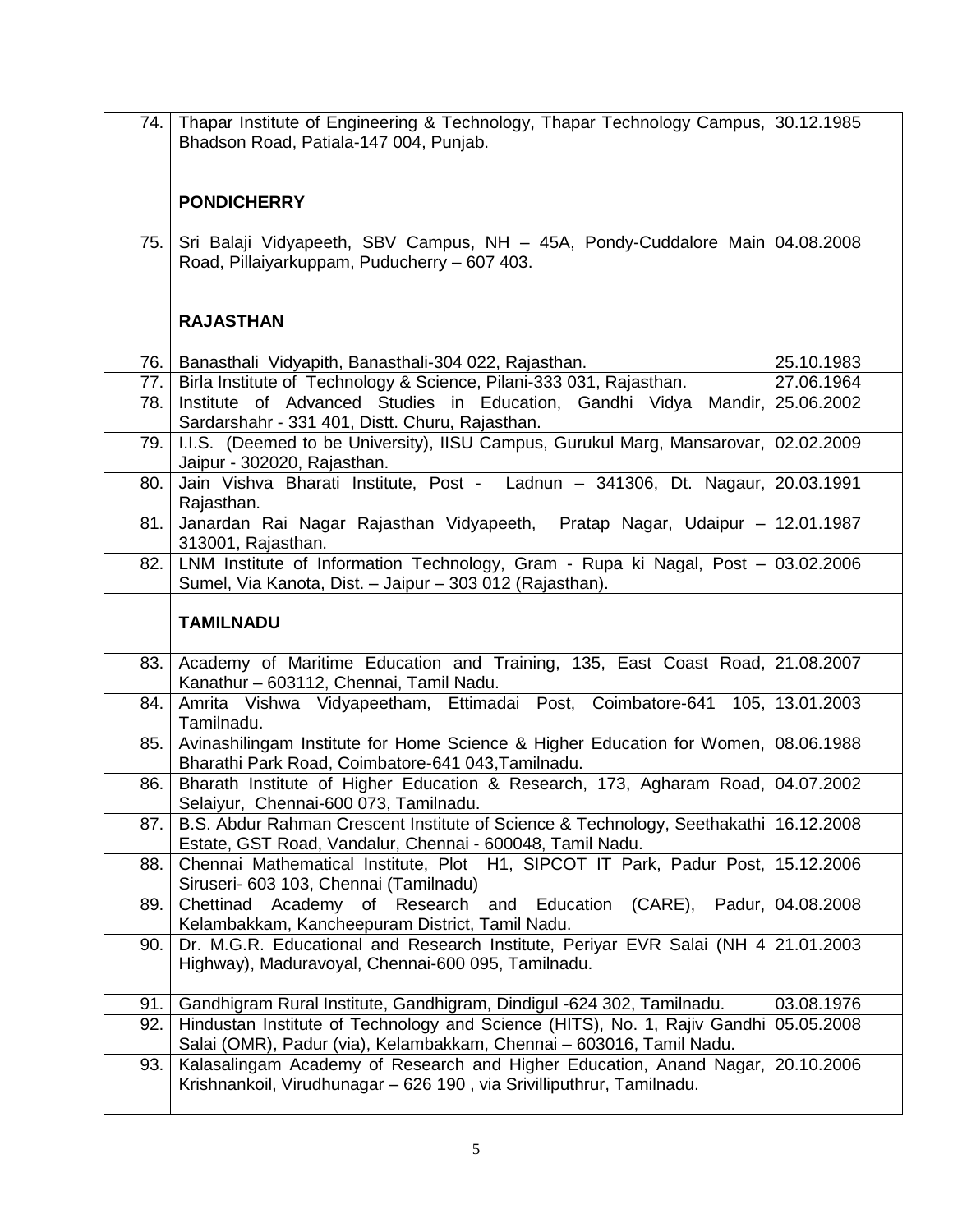| 94. | Karunya Institute of Technology<br>and Sciences, Karunya Nagar, 23.06.2004<br>Coimbatore-641 114, Tamil Nadu.                                                       |            |
|-----|---------------------------------------------------------------------------------------------------------------------------------------------------------------------|------------|
| 95. | Karpagam Academy of Higher Education, Pollachi Main Road, Eachanari 25.08.2008<br>Post, Coimbatore-641021, Tamilnadu.                                               |            |
| 96. | Meenakshi Academy of Higher Education and Research, No. 12, Vembuli<br>Amman Koil Street, West K.K. Nagar, Chennai-600 078, Tamilnadu.                              | 31.03.2004 |
| 97. | Noorul Islam Centre for Higher Education, Kumaracoil, Thuckalay, Dt.<br>Kanyakumari, Tamil Nadu - 629 175.                                                          | 08.12.2008 |
| 98. | Periyar Maniammai Institute of Science & Technology (PMIST), Priyar Nagar, 17.08.2007<br>Vallam, Thanjavur -613 403, Tamil Nadu.                                    |            |
| 99. | Ponnaiyah Ramajayam Institute of Science & Technology (PRIST), Yagappa<br>Chavadi, Thanjavur - 614 904, Tamilnadu.                                                  | 04.01.2008 |
|     | 100 S.R.M Institute of Science and Technology, SRM Nagar, Kattankulathur -<br>603203, Kancheepuram District, Tamil Nadu.                                            | 02.08.2002 |
| 101 | Sathyabama Institute of Science and Technology, Jappiaar Nagar, Old<br>Mamallpuram Road, Chennai - 600119, (T.N).                                                   | 16.07.2001 |
|     | 102 Saveetha Institute of Medical and Technical Sciences, 162, Poonamalle High<br>Road, Velappanchavadi, Chennai-600 077, Tamil Nadu.                               | 18.03.2005 |
|     | 103 Shanmugha Arts, Science, Technology & Research Academy (SASTRA),<br>Tirumalai Samudram, Thanjavur - 613 402, Tamilnadu.                                         | 26.04.2001 |
|     | 104 Sri Chandrasekharendra Saraswathi Vishwa Mahavidyalaya, Sri Jayendra 26.05.1993<br>Saraswathi Street, Enathur, Kancheepuram-631 561, Tamilnadu.                 |            |
|     | 105 Sri Ramachandra Institute of Higher Education and Research,<br>1.<br>Ramachandra Nagar, Porur, Chennai-600 116, Tamil Nadu.                                     | 29.09.1994 |
|     | 106 St. Peter's Institute of Higher Education and Research, Avadi, Chennai -<br>600054, Tamilnadu.                                                                  | 26.05.2008 |
|     | 107 Vel's Institute of Science, Technology & Advanced Studies (VISTAS), 04.06.2008<br>Pallavaram, Chennai, Tamilnadu                                                |            |
|     | 108 Vellore Institute of Technology, Vellore - 632 014 (Tamilnadu).                                                                                                 | 19.06.2001 |
|     | 109 Vinayaka Mission's Research Foundation, Sankari Mani Road, NH 47, 01.03.2001<br>Ariyanoor, Salem-636 308, Tamilnadu.                                            |            |
|     | 110 Vel Tech Rangarajan Dr. Sagunthala R & D Institute of Science and 15.10.2008<br>Technology, No. 42, Avadi-Vel Tech Road, Avadi, Chennai - 600062,<br>Tamilnadu. |            |
|     | <b>TELANGANA</b>                                                                                                                                                    |            |
|     | 111 Chaitanya Institute of Science & Technology, Warangal, Telangana.                                                                                               | 29.11.2019 |
|     | 112 International Institute of Information Technology, Survey No. 25, Gachibowli,<br>Ranga Reddy District, Hyderabad-500 032, Andhra Pradesh                        | 21.08.2001 |
|     | 113 ICFAI Foundation for Higher Education, Plot No. 52, 2 <sup>nd</sup> Floor, Nagarjuna<br>Hills, Punjagutta, Hyderabad - 500 982, Andhra Pradesh                  | 16.12.2008 |
|     | <b>UTTAR PRADESH</b>                                                                                                                                                |            |
|     | 114 Sam Higginbottom Institute of Agriculture, Technology & Sciences, P.O.<br>Agricultural Institute, Allahabad - 211 007, U.P.                                     | 15.03.2000 |
|     | 115 Bhatkhande Music Institute, 1 Kaiser Bagh, Lucknow, Uttar Pradesh.                                                                                              | 24.10.2000 |